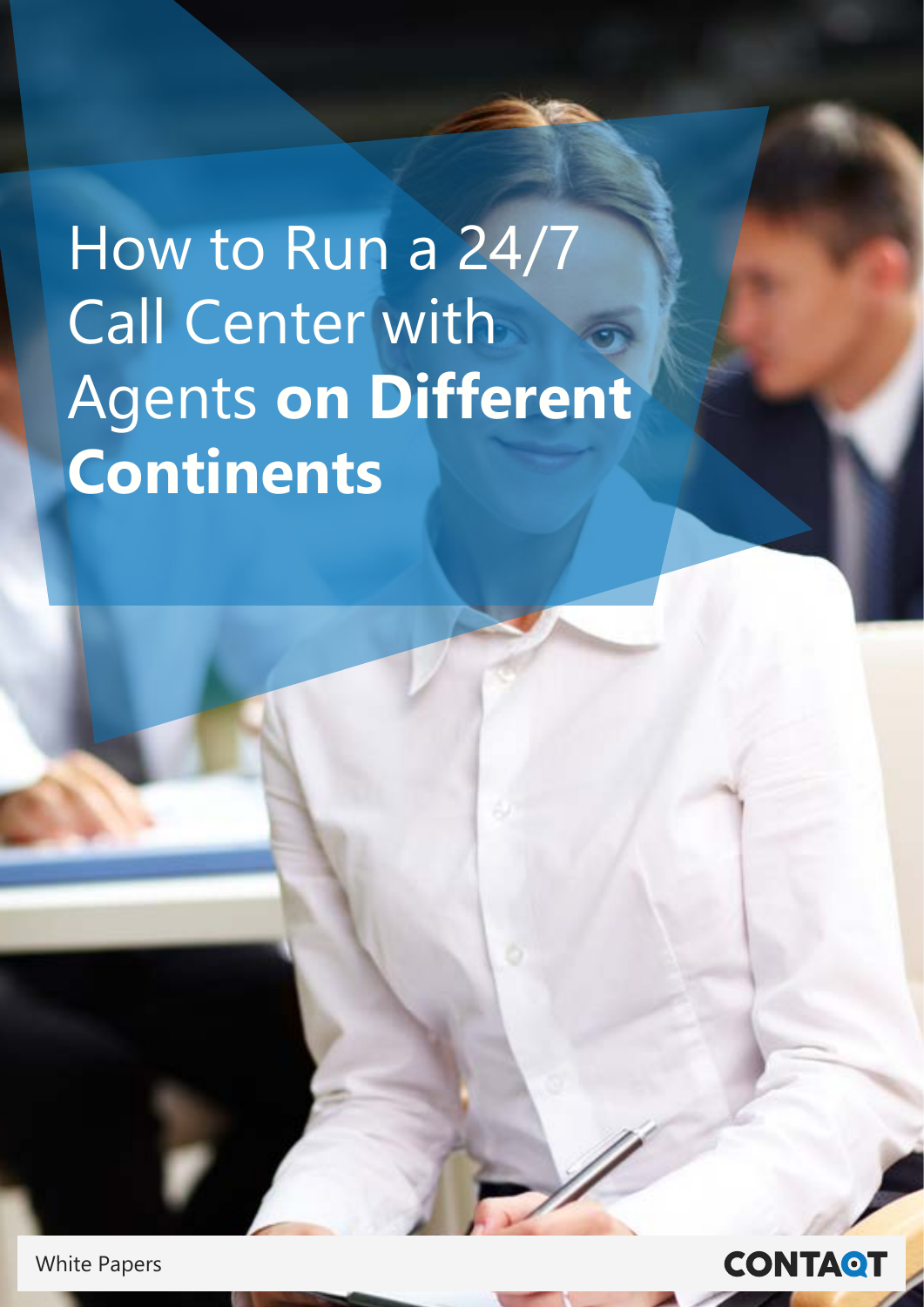## Table of Contents

| Introduction                          | 3 |
|---------------------------------------|---|
| <b>Cloud Phone System</b>             | 4 |
| <b>Monitor from Anywhere, Anytime</b> | 5 |
| 24/7 Non Live Agent Availability      | 6 |
| Call Back, Regardless of Location     | 7 |
| Conclusion                            | 8 |

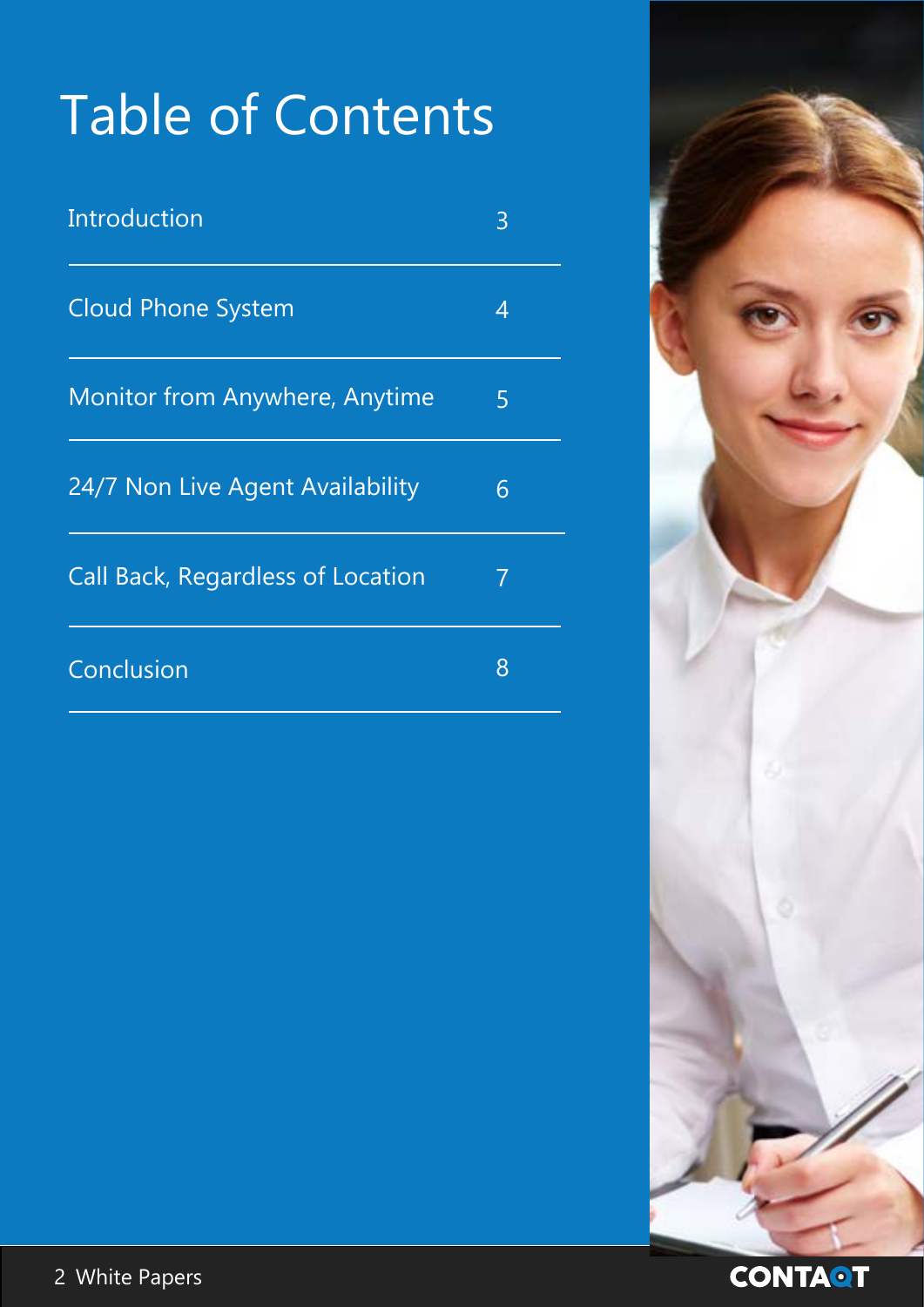#### <span id="page-2-0"></span>Introduction

When it comes to maintaining a global company, ability to connect multiple employees distributed around the world is crucial

The first step to connecting everyone is moving to the cloud. With the cloud, you can store data that any of your employees around the globe can access.

Thankfully, Contaqt has created a system that enables your call center to create unified .communication

Supervisors may split agents into groups according to their country, language, or even

working hours zones, allowing the call center to cover the global world 24/7. All settings of monitoring dashboards and agent tasks can be configured by administrators all around the world

Keep reading to discover what a cloud phone system is, along with other features that are worth noting for smooth 24/7 operations revolving your

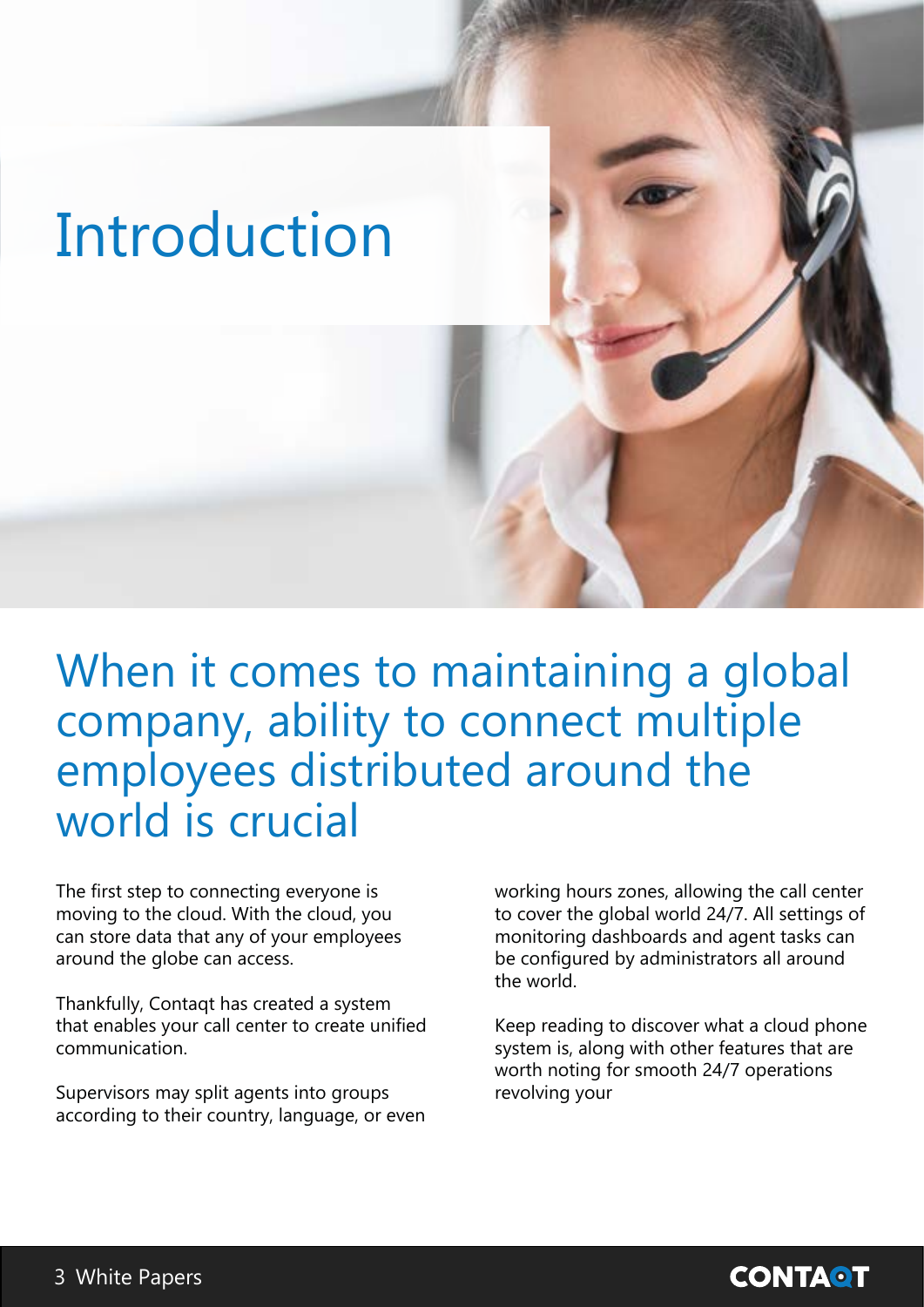## <span id="page-3-0"></span>**Cloud Phone** System

A cloud phone system is unified communications as a service (UCaaS) and connects a call center to the entire organization that can combine distributed offices and locations of a company into a single phone system

This system is the most important feature to have in your call center.

The cloud phone system is easy to use and increases control over employee management, thus boosting your customer service.

Your agents can be monitored from anywhere in the world and have the ability to enter all data where it is visible to you, no matter where you are.

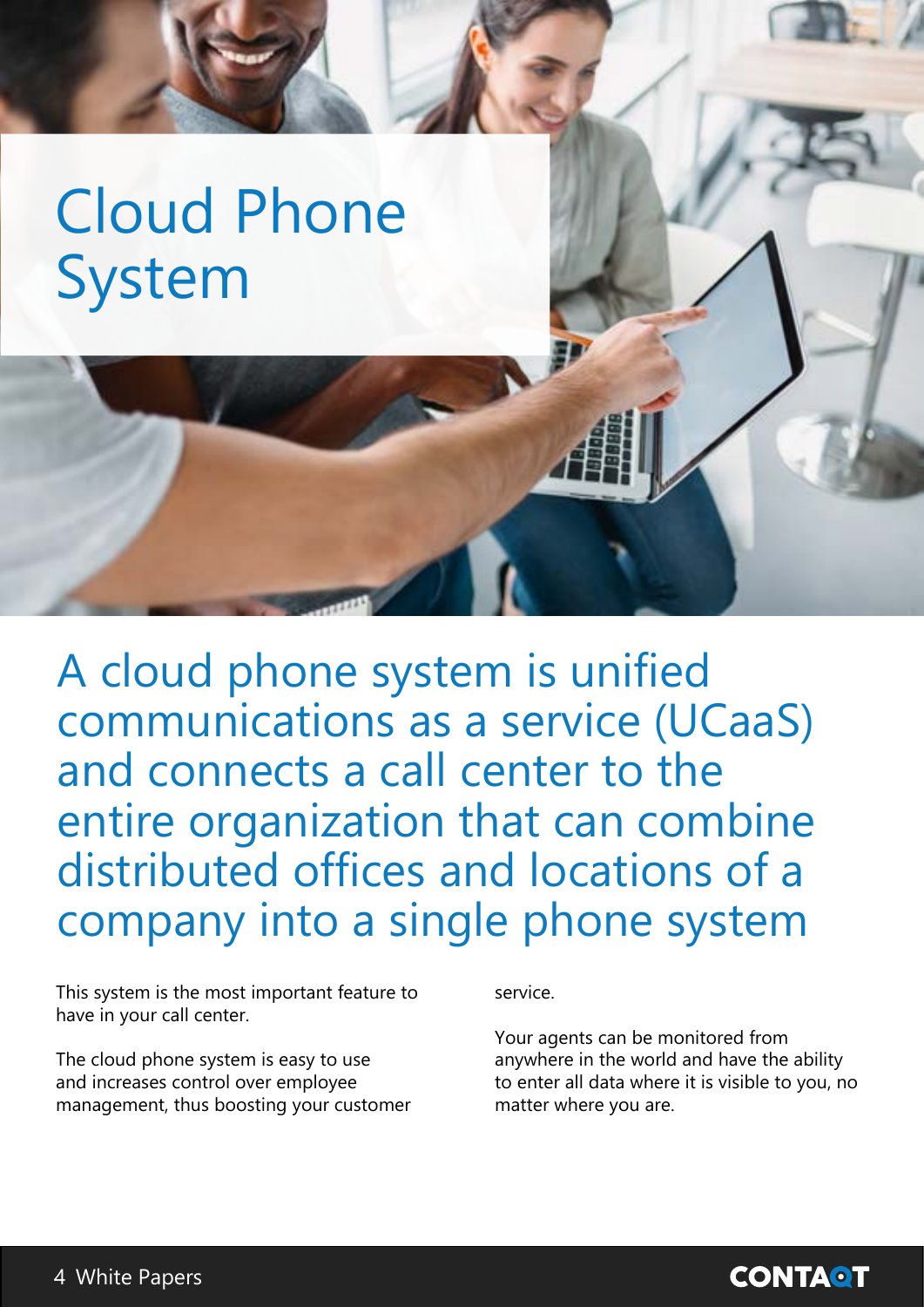<span id="page-4-0"></span>**Monitor from**  ,Anywhere Anytime



With live dashboards that all supervisors and managers can access, regardless of location, the call center can be easily analyzed through insights with calculated KPIs

Any supervisor in your call center can view service levels and external information derived from external sources such as number of deals made or number of support tickets handled in the last hour

On top of that, supervisors can analyze

workload reports of their distributed offices, enabling them to view the amount of work agents have in different countries, as well as make decisions on the disbursement of resources for each office regarding customer support and sales.

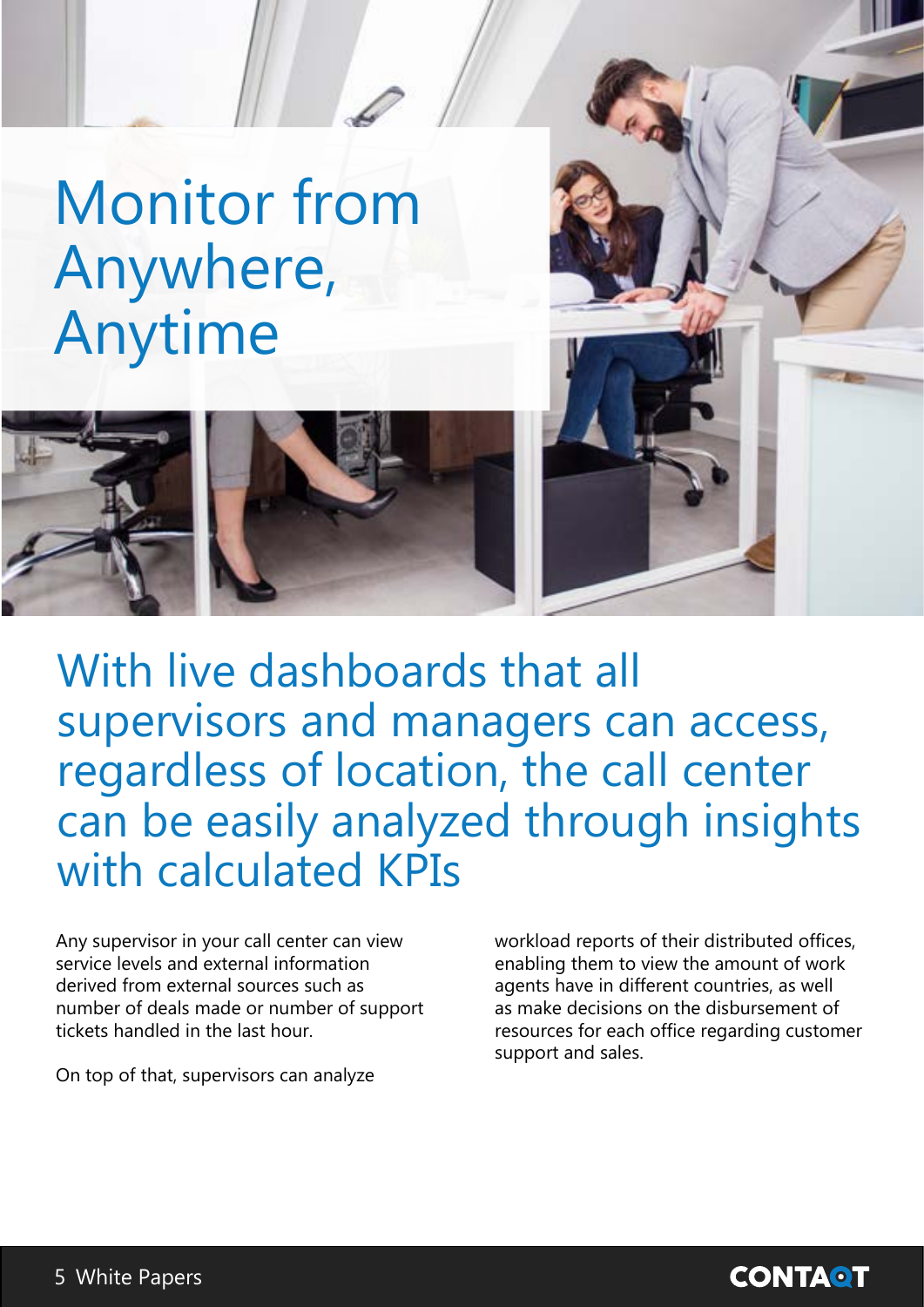## <span id="page-5-0"></span>24/7 Non Live **Agent Availability**

#### Depending on the size of your call center, you may not have the employee number to keep your call center running 24/7

Some employees may cover a few continents but not others. To solve this problem, you can utilize self-service IVR.

Self-service IVR will come in handy when your customers are calling 24/7 with requests regarding their account balance, transaction history, appointments, and updates.

Let customers serve themselves during

moments when your agents cannot answer them. With self-service IVR, your call center can operate with agents on different continents because it does not require them to be present when a customer calls.

Instead, self-service IVR can automatically answer to simple requests and lessen the workload for your agents when they start their work days.

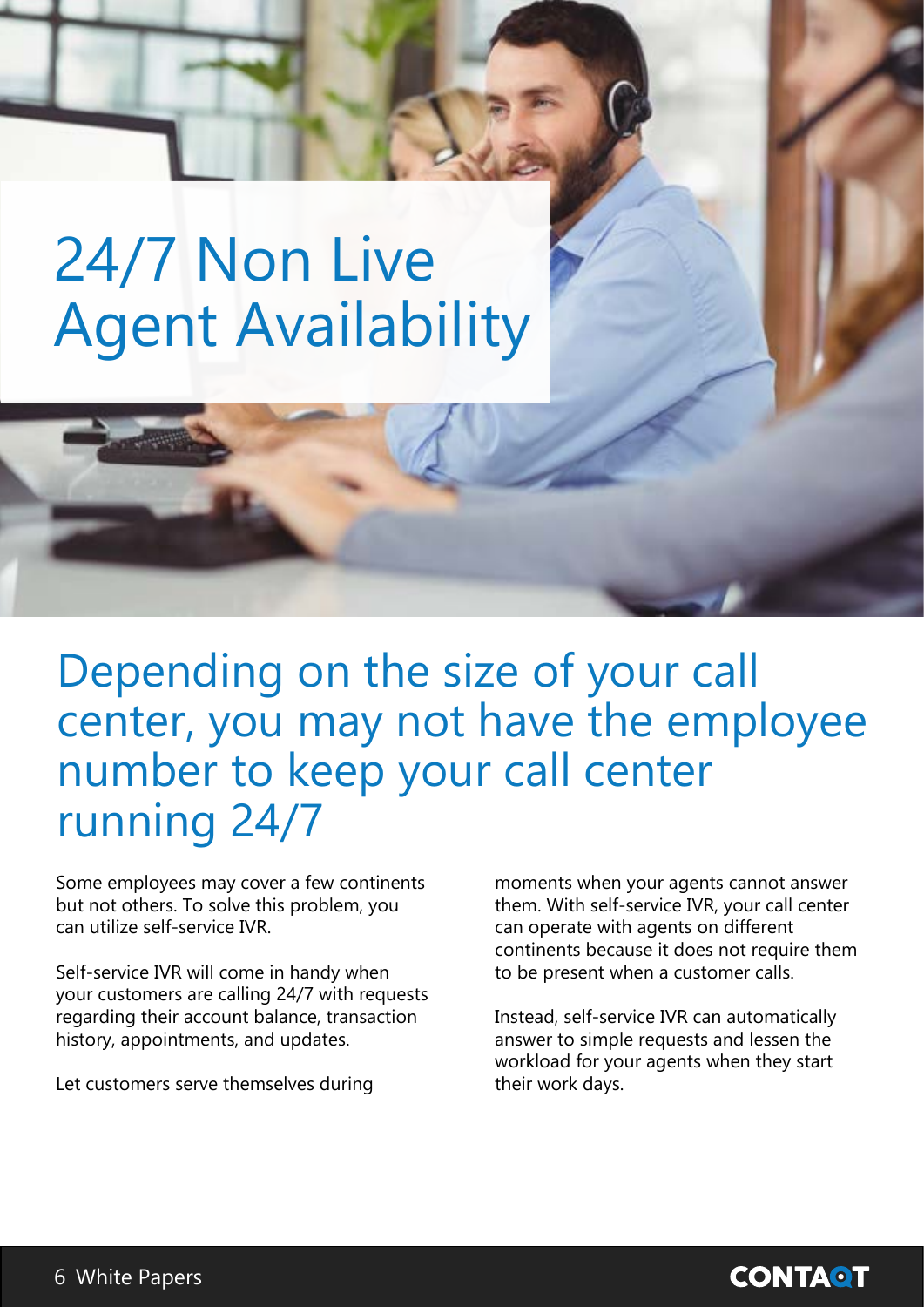## <span id="page-6-0"></span>Call Back, **Regardless of** Location

In the case that self-service IVR does not answer a customer's question or concern, a callback option can be offered to the customer

When your agents return to work, regardless of where they are located, they can dial the customer back and provide an answer to a .request

This is extremely beneficial if you intend on keeping your call center running at all times, as it gives the customer the assumption that an agent is working on getting back to them as soon as one becomes available. When the time comes to call a customer back, a supervisor can choose which agent is most equipped to handle the issue.

Once an agent is selected, he can call the customer back from whichever country he is located in, providing global customer service.